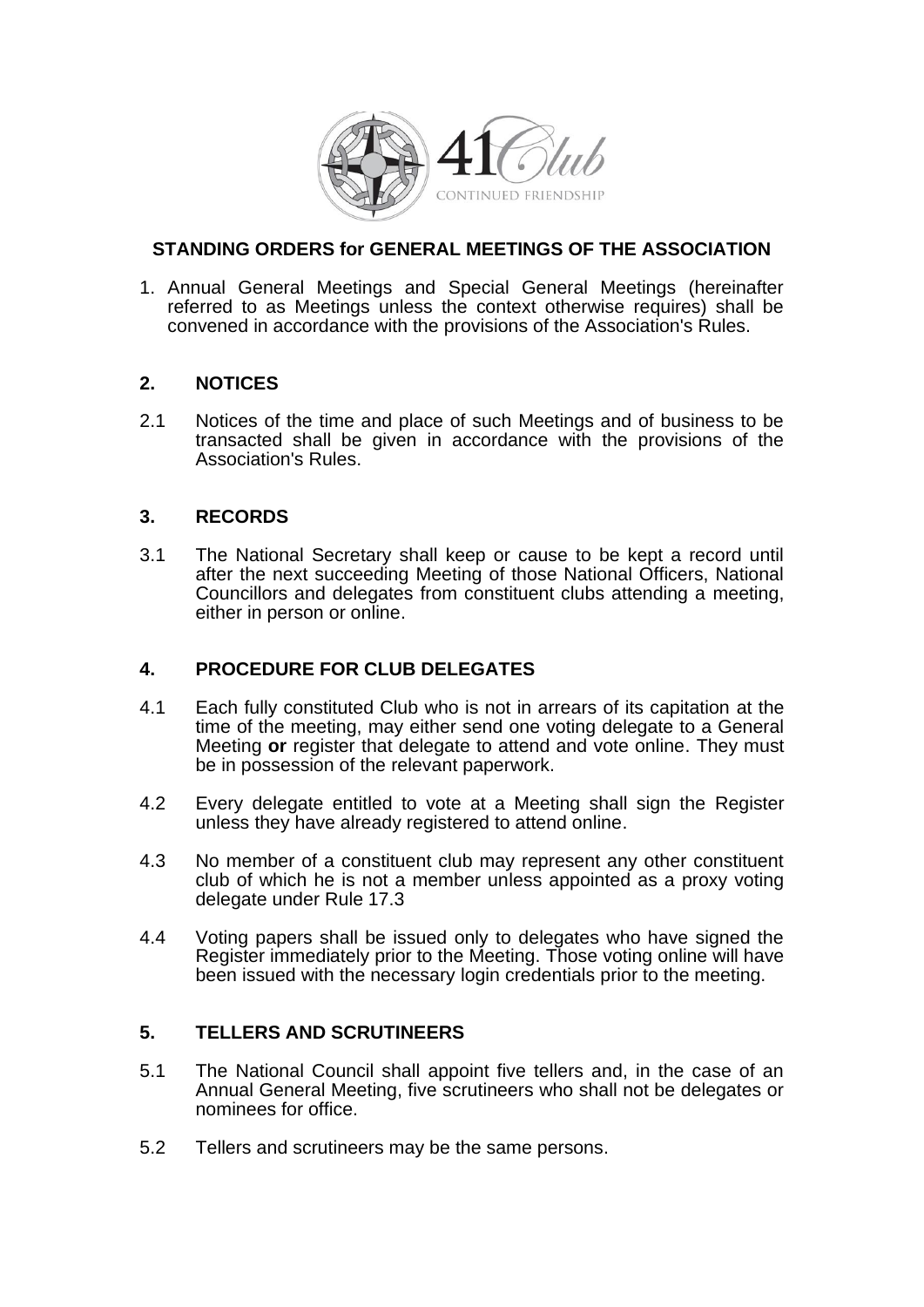- 5.3 The tellers shall be responsible for reporting to the Chairman the result of a vote and the figures so reported other than those for an election shall be recorded in the minutes of the Meeting.
- 5.4 The scrutineers shall be responsible for checking the ballot papers for the election of National Officers.
- 5.5 All voting for the election of National Officers shall be confidential and all voting papers shall be destroyed immediately following the Annual General Meeting.
- 5.6 All votes cast by online voting will be added to the votes of those present at the meeting as soon as is practicable.

#### **6. QUORUM**

- 6.1 The quorum at a Meeting shall be 5 per cent of the constituent clubs, whether in person or online.
- 6.2 The business of a Meeting shall not commence until a quorum is present and if at any time during the Meeting there is not a quorum present the Chairman shall adjourn the Meeting.
- 6.3 If there shall not be a quorum present thirty minutes after the time appointed for the commencement of the Meeting the Meeting shall not take place.

#### **7. ATTENDANCE**

7.1 Except with the consent of the Meeting only members of constituent clubs, paid servants of the Association, accredited members of the press and persons specifically invited by the National Board shall be admitted to a Meeting.

#### **8. BUSINESS**

- 8.1 The business to be transacted at Meetings shall be conducted in accordance with the provisions of the Association's Rules. The Chairman shall determine the order of the Agenda.
- 8.2 The Chairman shall have absolute discretion as to what business he will admit under the item "any other business" except that such business shall be for discussion only and no resolution may be moved or adopted under this item.
- 8.3 No business shall be transacted at an adjourned Meeting except as set out in the notice concerning the Meeting of which it is an adjournment.

# **9. RESOLUTIONS (which shall include Motions)**

9.1 A resolution submitted by a constituent club shall be moved by a delegate representing that club unless the Club's Secretary has given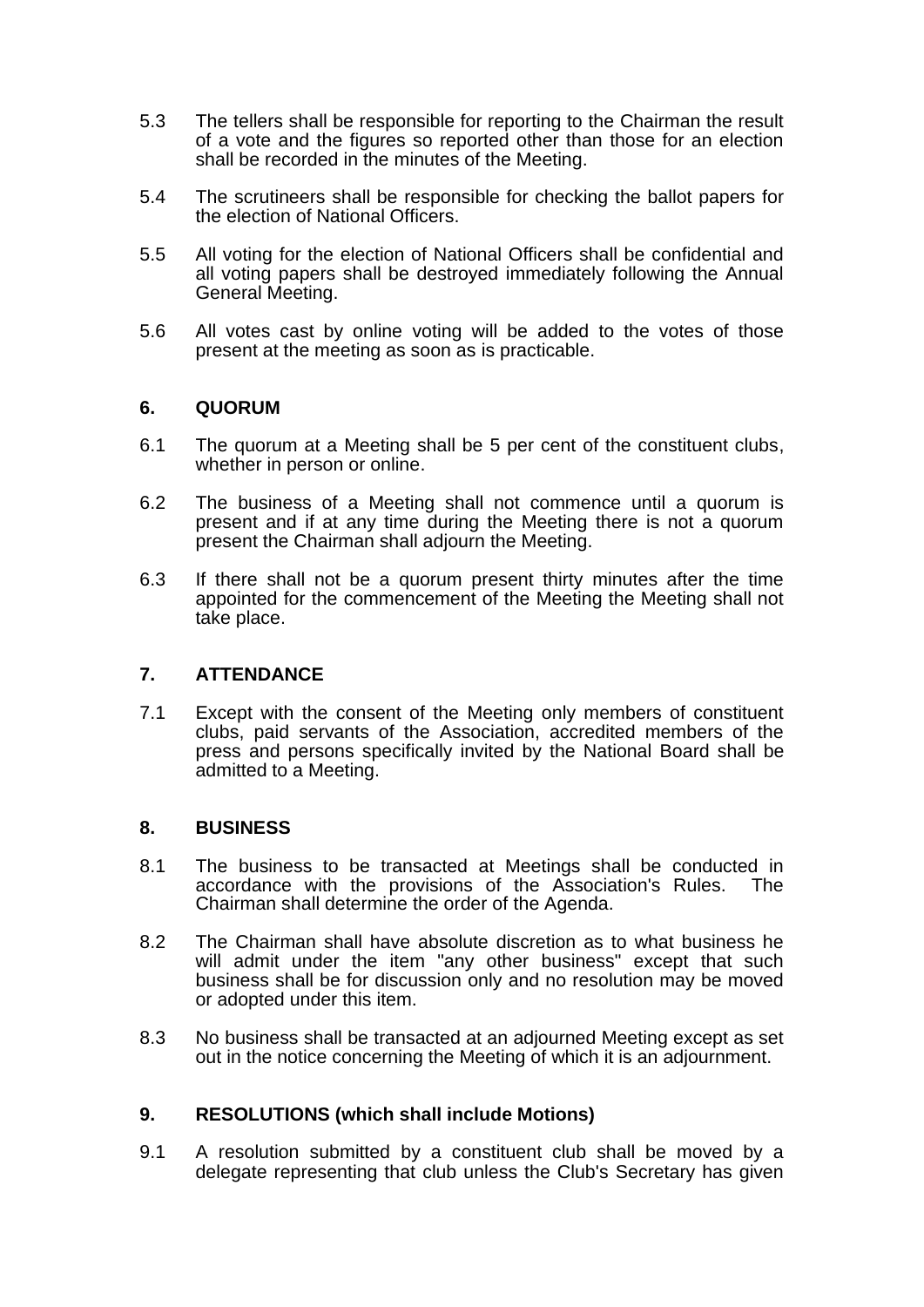the written consent of that club for the resolution to be moved by a delegate from another constituent club.

- 9.2 No resolution or amendment thereto shall be put to the vote unless it has been proposed by a constituent club and seconded by a different constituent club except that a resolution or amendment may be proposed without a seconder on behalf of the National Council by a member of the National Board. Clubs who are in arrears of their capitation at the time of the meeting may not propose or second a resolution or amendment.
- 9.3 No resolution or amendment shall be withdrawn without the consent of the Meeting.
- 9.4 The following resolutions may be made without prior notice but must be duly proposed and seconded in accordance with these Standing Orders and, with the exception of (c), put to the Meeting without debate:
	-
	- (a) That any of these Standing Orders should be suspended.<br>(b) That any subject on the Agenda should be given preceder That any subject on the Agenda should be given precedence.
	- (c) That any business should be adjourned.<br>(d) That the Meeting should be adiourned.
	- That the Meeting should be adjourned.
	- (e) That the Meeting should proceed to the next business on the Agenda.
	- (f) That the question be now put, provided that the Chairman shall have discretion not to accept such resolution if he considers that the question has been insufficiently discussed.

#### **10. AMENDMENTS**

- 10.1 Any amendment to a resolution on the Agenda which seeks to amend the Association's Constitution, Rules or Standing Orders must be put in writing and submitted to the National Secretary at least seven days prior to the Meeting. Amendments must be proposed and seconded by a fully constitutional Club who is not in arrears of its capitation at the time of the meeting.
- 10.2 The Chairman may at his discretion require any amendment to a resolution on the Agenda (not covered by 10.1 of these Standing Orders) to be put in writing and handed to him.
- 10.3 An amendment may be moved by any delegate notwithstanding that he has already spoken in debate.
- 10.4 An amendment must require either the deletion of part of the original resolution or the addition of certain words to the original motion or the substitution of certain new wording for certain words in the original motion.
- 10.5 When an amendment has been moved and seconded in accordance with these Standing Orders, it shall forthwith be discussed exclusively and, until it has been put to the Meeting, no other amendment shall be accepted by the Chairman.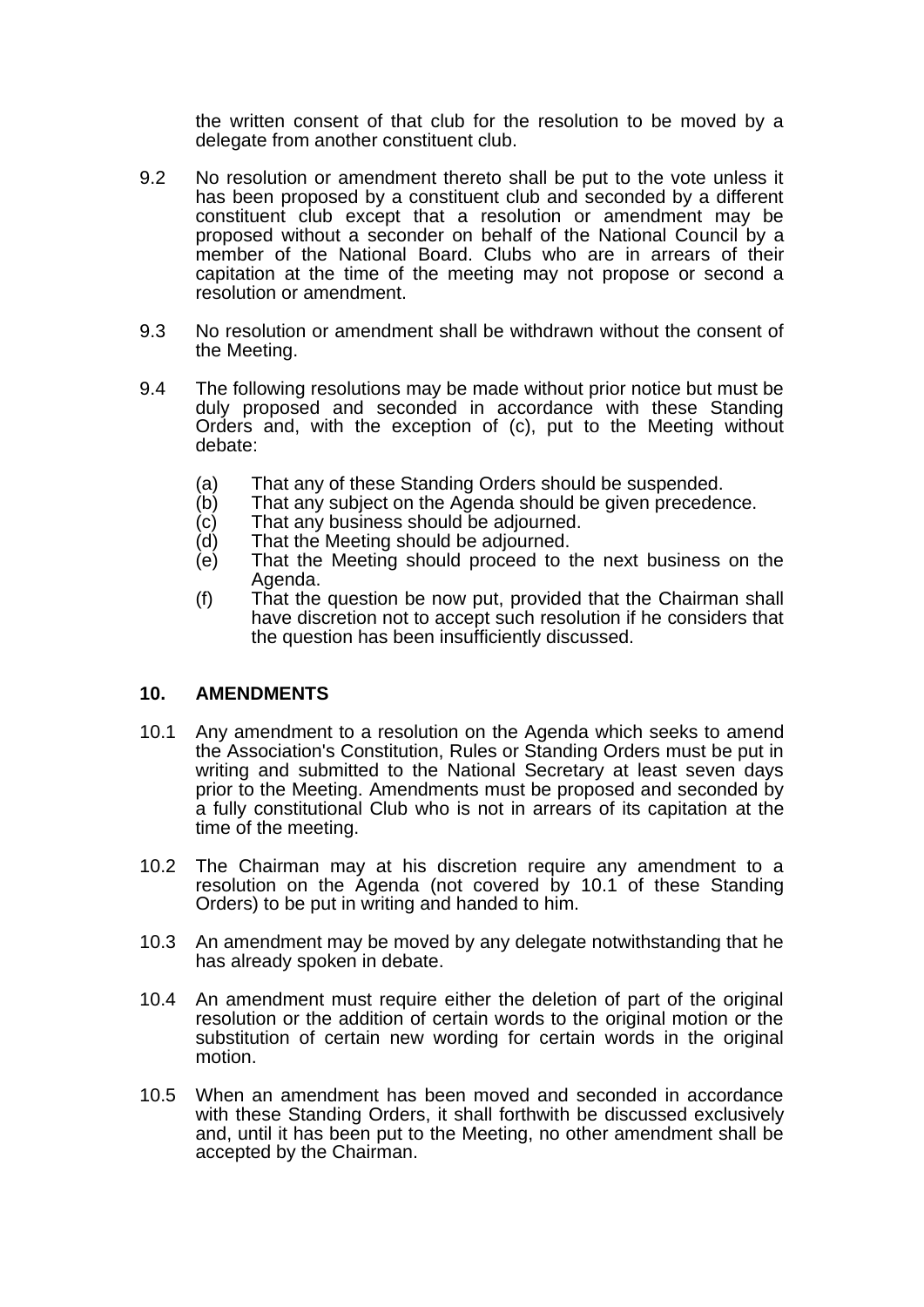- 10.6 If an amendment is carried it shall replace the original motion and itself become the substantive motion for consideration and may be further amended
- 10.7 If an amendment is lost a further amendment to the original resolution may be moved but no delegate may move or second more than one amendment to a resolution.

# **11. RIGHT OF AUDIENCE**

- 11.1 All participants shall be expected to stand at the podium when speaking and address the Chairman and the meeting. No participant may speak for longer than five minutes unless he obtains the permission of the Chairman who may submit the request to the Meeting for decision without debate. At the discretion of the Chairman, online participants may submit questions and observations to be read out to the meeting.
- 11.2 When the Chairman rises any speaker shall resume his seat and remain seated until called upon by the Chairman.
- 11.3 No participant shall speak more than once on each resolution proposed except in the following cases:
	- (a) The proposer of a resolution or amendment shall have the right of reply:
	- (b) A participant may speak to a point of order.
	- $(c)$  A participant may give an explanation if asked by the Chairman to do so.
- 11.4 Participants shall confine their remarks to the question before the Meeting unless explaining any matter at the request of the Chairman. No participant shall speak before another speaker has finished speaking except with the permission of the Chairman.
- 11.5 The seconder of a resolution or amendment may reserve his right to speak until later in the debate.
- 11.6 (a) The proposer of an original resolution shall, if no amendment be moved, have a right of reply at the close of the debate on such motion.
	- (b) If there shall be an amendment, the proposer of the original resolution shall be entitled to speak upon such amendment or any subsequent amendments before the proposers of those amendments exercise their right of reply.
	- (c) The proposer of an original resolution shall be entitled to reply after an amendment has been carried before the substantive resolution is put.
	- (d) After the proposer of a resolution or amendment has exercised his right of reply the resolution or amendment shall be put from the chair without further debate.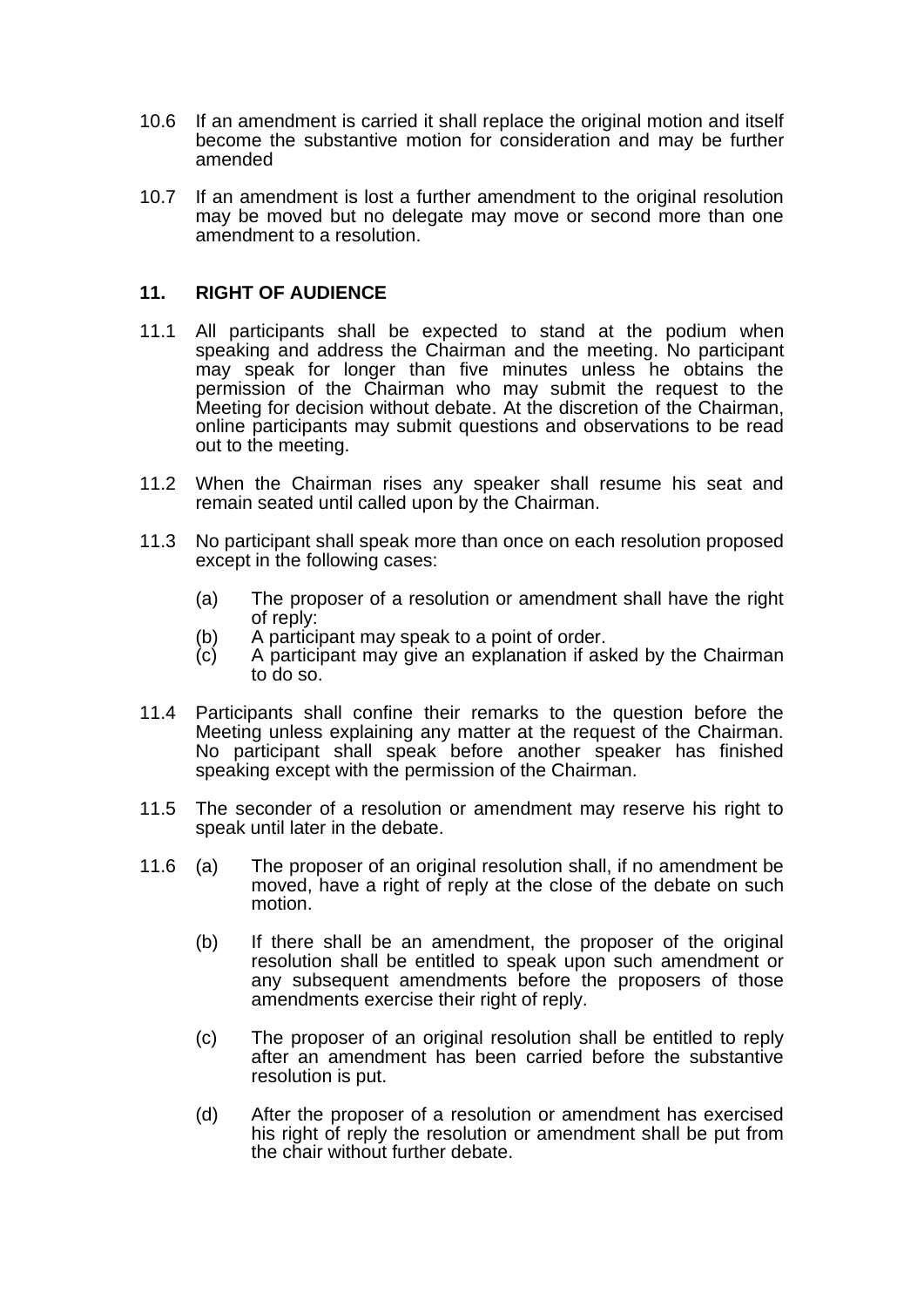# **12. DUTIES AND POWERS OF THE CHAIRMAN**

- 12.1 Subject to these Standing Orders the ruling of the Chairman on a point of order or on the admissibility of a personal explanation or on any matter or question before the Meeting shall be final and shall not be open to discussion.
- 12.2 The Chairman may call the attention of the Meeting to continual irrelevance, tedious repetition, unbecoming language or any breach of these Standing Orders on the part of a participant and may direct such participant to discontinue his speech.
- 12.3 If the votes cast on any question or election be equal the Chairman may have a casting vote.

# **VOTING**

- 13.1 All questions (other than elections) shall be determined by a show of voting cards, along with online votes. The tellers shall be instructed to count voting cards if directed by the Chairman or if requested forthwith by a simple majority of voting delegates on a motion duly proposed and seconded. The result of the vote as counted by the tellers shall be reported to the Meeting by the Chairman and added to the votes cast online. If in the opinion of the Chairman the difference in the votes For and Against is marginal an immediate ballot shall take place. The total balloted votes For and Against shall be reported to the Meeting by the Chairman.
- 13.2 Whenever there is more than one nominee for any National Office the vote shall be taken by ballot. A simple majority will suffice for two candidates. This will include online votes.
- 13.3 Whenever there are more than two nominees for any National Office the ballot conducted shall be on the single transferable vote system whereby delegates shall cast votes for the candidates in order of preference. If no candidate has an overall majority of votes cast those votes cast for the candidates with the least number of votes are reallocated to the remaining candidates in accordance with the indicated preference. This process shall continue until a candidate with an overall majority emerges and such candidate shall be declared elected. This will include online votes.
- 13.4 Whenever a ballot is required the National Secretary shall provide voting slips which shall be issued to each delegate registering immediately prior to the Meeting.
- 13.5 Except as otherwise provided in these Standing Orders or in the Constitution and Rules of the Association a resolution shall be carried by a simple majority of votes cast in its favour.

# **14. SUSPENSION OF STANDING ORDERS**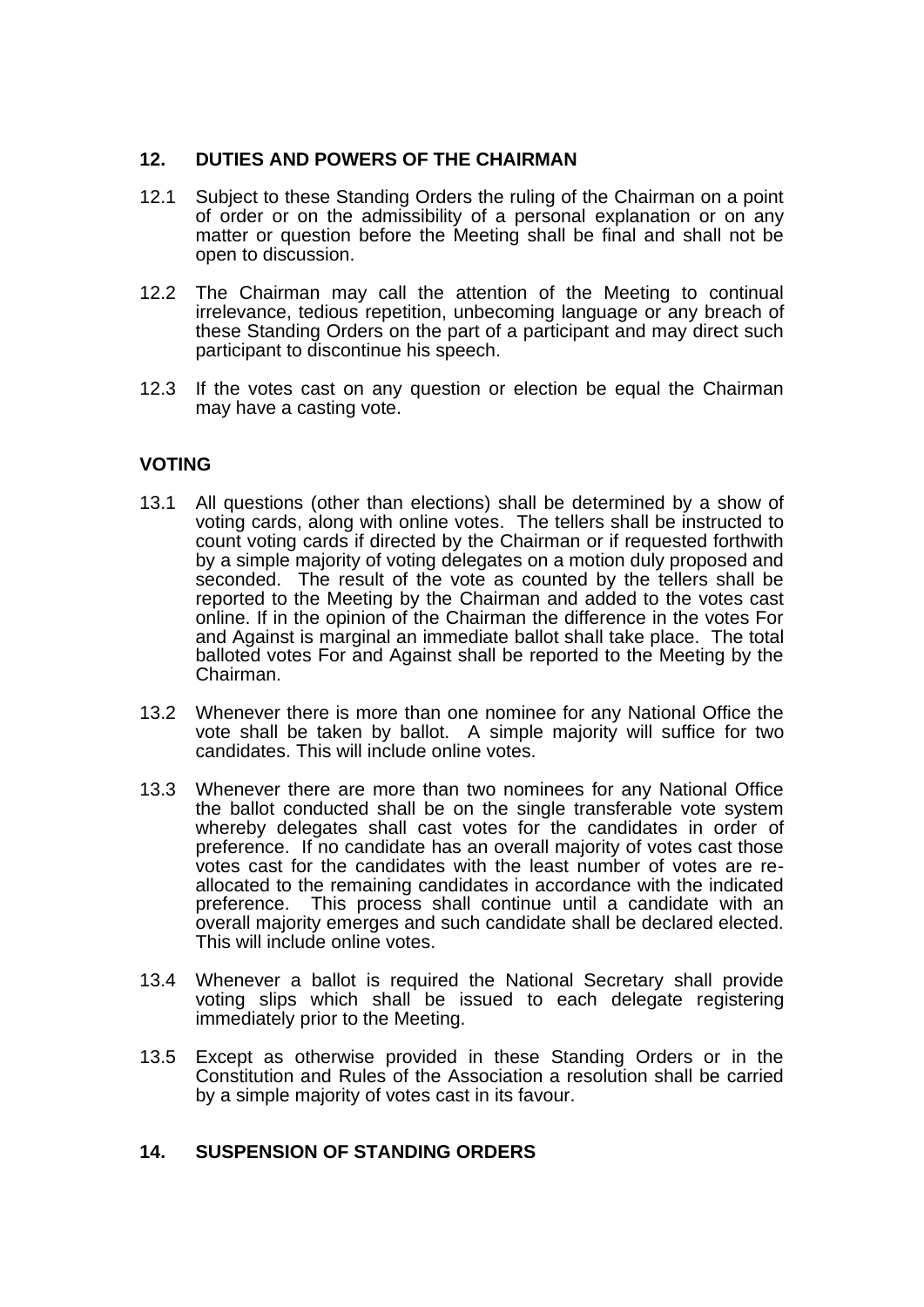14.1 No suspension of these Standing Orders shall be effective unless carried by the votes of not less than two-thirds of the delegates present and voting at any Meeting.

# **15. PURPOSES AND OBJECTS**

15.1 The Association's Purposes and Objects shall be read at the commencement of the meeting. This should if possible be by the newest member of a local Club.

# **APPENDIX UNDER RULE 7.3**

The following notes define in broad terms the commitments undertaken by the National Officers and Members of Council to interested members of all affiliated Clubs.

#### **The objectives are:-**

- i) To remove some of the "mystique" that prevails regarding these appointments
- ii) To encourage rank and file members to offer their services and seek nomination
- iii) To ensure, as far as is practicable, that a potential applicant is able to become aware of the commitment he would incur if successful.

#### **Eligibility for National Office**

Any member of an Affiliated Club may seek nomination provided his Club's capitation fees are not in arrears.

It should be noted that in accordance with Rule 6.5 nominations for National Vice President must be from a member who has been on National Council during the preceding three years.

#### **Election for National Officers**

These elections are held annually, balloting taking place at the A.G.M. Nomination forms are circulated to all affiliated Clubs with the statutory notice convening the A.G.M.

Video presentations or similar as whole or part of an election address shall not be allowed, any deviation of this rule can only be approved by a majority vote of the National Council. Presentations must be given from the Podium.

#### **Election for National Councillors**

These are for a three-year term and balloting is confined to Clubs of the appropriate Region. Nomination forms are circulated to all clubs in the appropriate Region with subsequent postal balloting being supervised by the National Secretary.

#### **Pre-amble**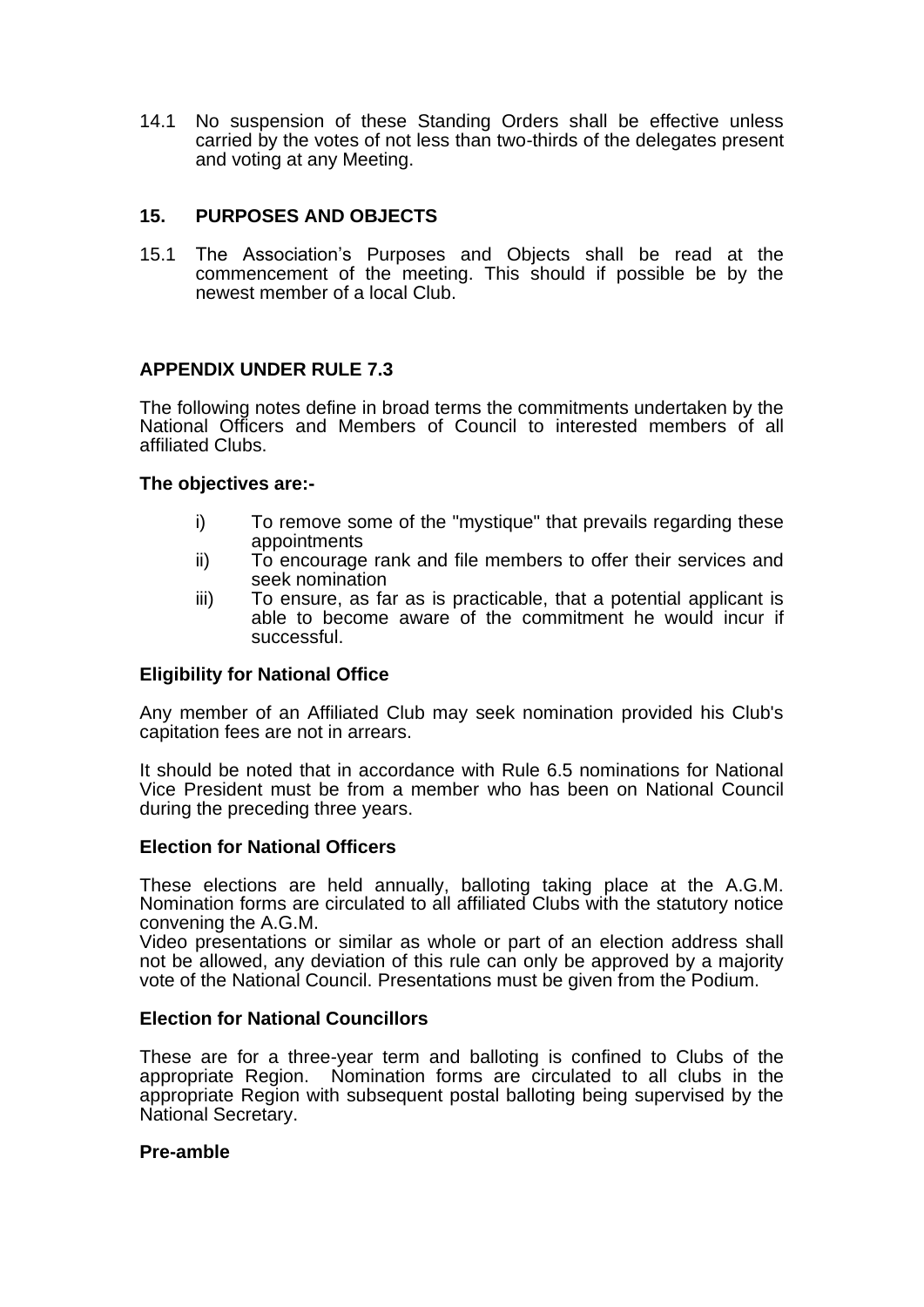All National Officers and Members of Council are required to act within the rules, byelaws or standing orders as applicable of the Association in the execution of their duties. Individually they are responsible to Council, reporting to four meetings per year with The National President presiding as "Chief Executive".

It is vital to the continued success of the Association that the National Council actively encourages candidates for National Office to come forward. Fresh enthusiasm and new ideas are vital to the wellbeing of our organisation.

# **NATIONAL COUNCIL OF THE ASSOCIATION CONSISTS OF: -**

National President National Vice President Immediate Past National President National Secretary National Treasurer National Communications & IT Officer National Membership and Round Table Liaison Officer National Fellowship Officer International Relations Officer National Councillors' Liaison Officer All National Councillors

# **JOB DESCRIPTIONS AND LISTS OF DUTIES.**

#### **National President**

- Shall: 1) Be Chairman of the National Council, The Executive Committee and of every General Meeting of the Association.
	- 2) Be an ex-officio member of all Committees of the National Council.

#### **National Vice President**

- Shall: 1) In the absence of the National President preside at meetings of the National Council, the Executive Committee and at General Meetings of the Association.
	- 2) Be an ex-officio member of all Committees of the National Council.

# **National Secretary**

- Give notice of all meetings of the National Council and General Meeting of the Association.
	- 2) Make all arrangements for the elections of National Officers and National Councillors.
	- 3) Be responsible for interpretation of the Rules and Standing Orders of the Association in consultation with the Honorary Solicitor.
	- 4) Supervise all activities of the General Secretariat and manage the Administration Contract.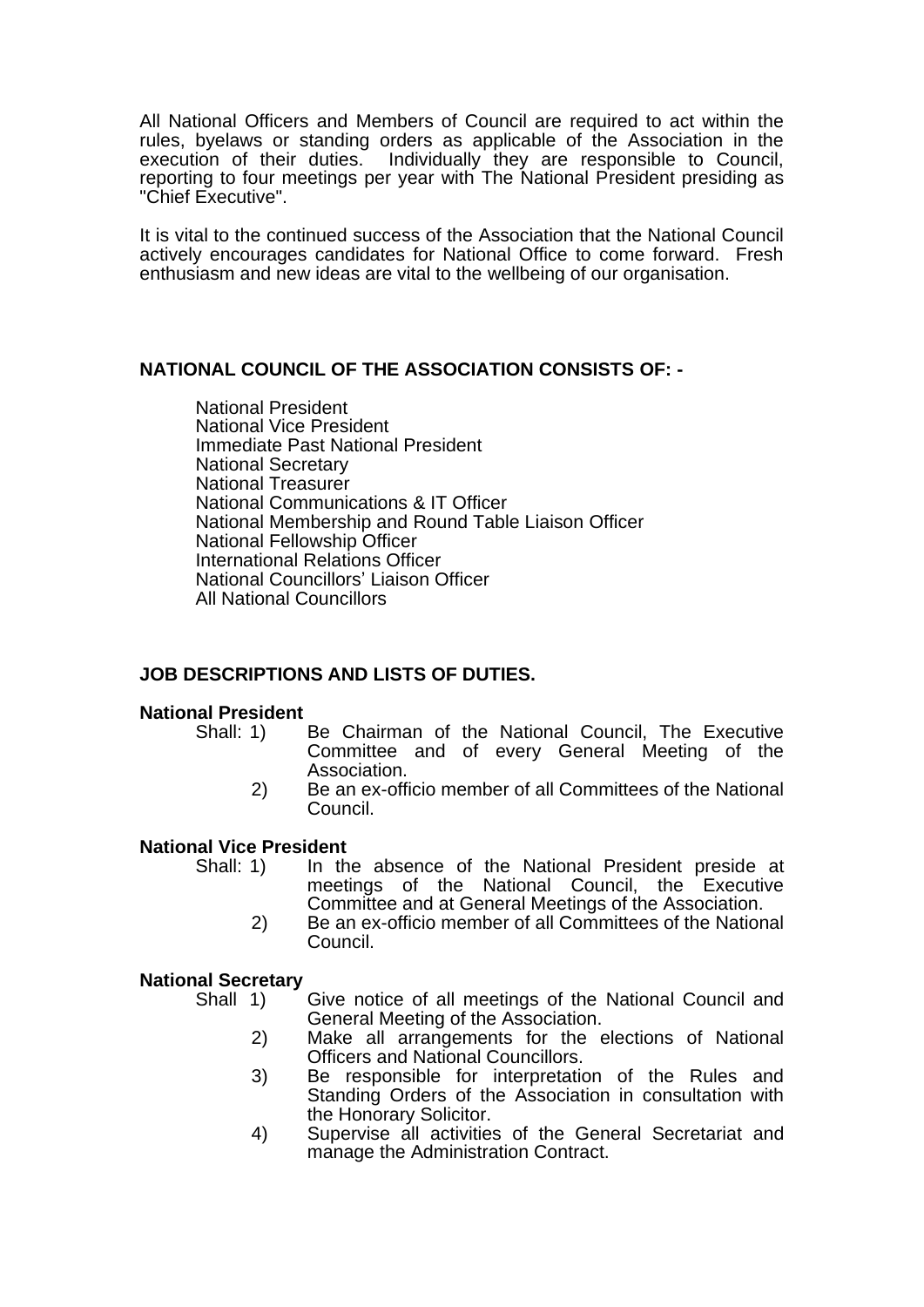- 5) Cause to be prepared and kept all Minute Books and records of the Association, except financial records.
- 6) Provide Minutes of all meetings in a timely manner, posting them on the Association website, SharePoint and providing copies to the Honorary Archivist for safe keeping.
- 7) In consultation with the National Board, have power to act in all matters regarding legal proceedings by or on behalf of the Association.
- 8) Update SharePoint with all relevant records.

# **National Treasurer**

- Shall 1) Be responsible for the maintenance of the financial records of the Association, the collection of capitation fees and other income, and the control and disbursement of all expenditure.
	- 2) Present Annual Audited Accounts and a Budget Statement for the following year to the National Council and to the Association at the Annual General Meeting.
	- 3) Recommend to the Association the annual capitation fee.

# **National Communications& IT Officer**<br>Shall 1) Be responsible on

- Be responsible on behalf of the Association for the production of any regular publication of the Association.
	- 2) Be the Press Officer of the Association.
	- 3) Be responsible for publishing the activities of the Association.
	- 4) Manage the IT requirements of the Association.<br>5) Maintain the Office 365 system to ensure all in
	- Maintain the Office 365 system to ensure all information is correct.

# **National Membership & Round Table Liaison Officer**

Shall provide the development of the Association by:

- 1) Assisting bona-fide groups of ex-Tablers to form new 41/Ex-Tablers' Clubs in affiliation with the Association.
- 2) Encourage existing unaffiliated Clubs to affiliate to the Association.
- 3) Liaise with Round Table with regard to membership matters.
- 4) Attend and participate in Round Table Family Meetings and Round Table national events.
- 5) Help to manage the accuracy of CAS II using National Councillors to ensure data is accurate.

# **National Fellowship Officer**

- Shall: 1) Be responsible for the Regalia policy of the Association, and in particular the range of products and the pricing and policy.
	- 2) Direct and supervise the duties of the General Secretariat relating to Regalia and involve himself in those duties when necessary.
	- 3) Control the use of the insignia of the Association.<br>4) Manage all aspects of National events including
	- Manage all aspects of National events including National Conference and specialist group events.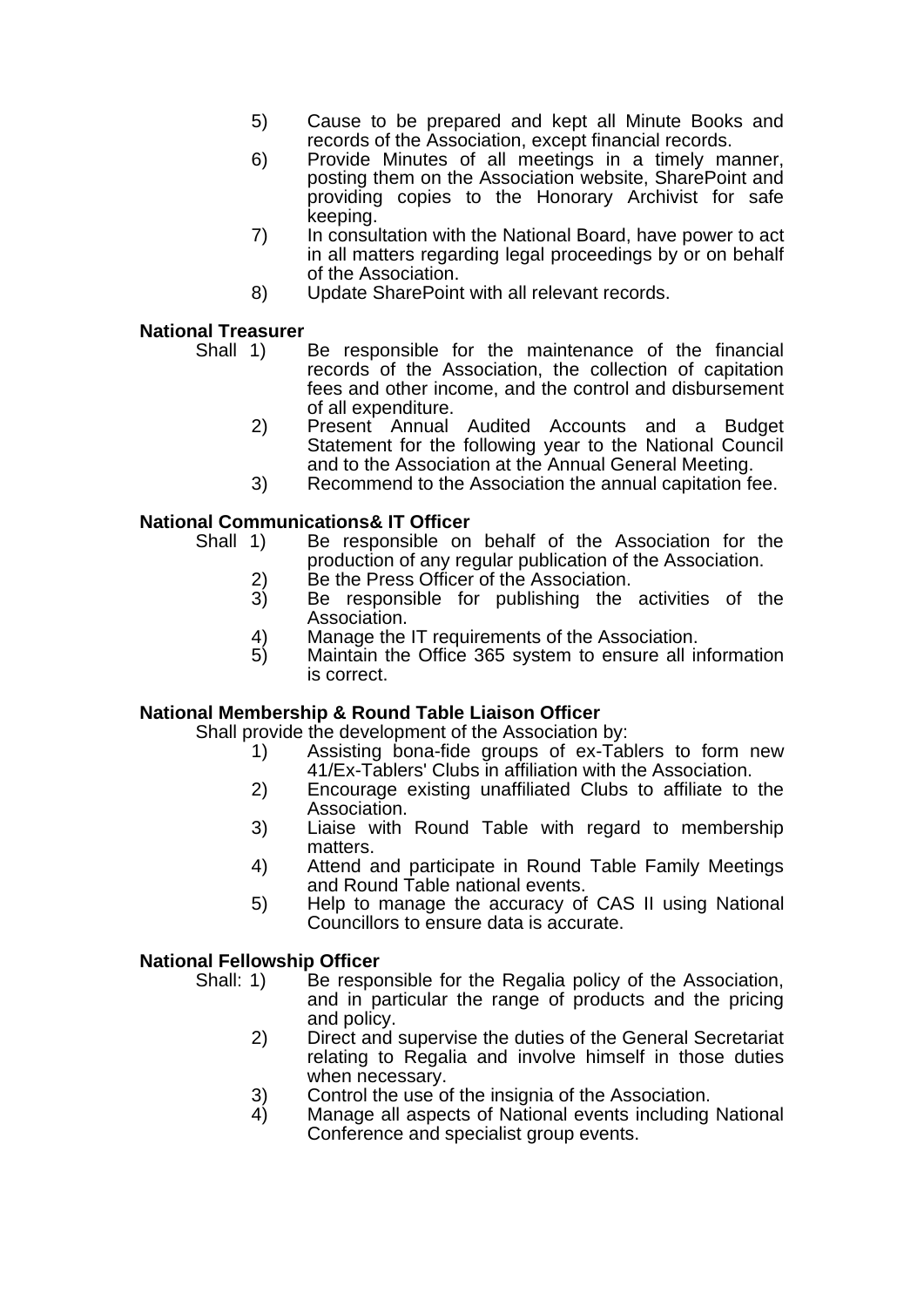- 5) Select for the approval of the National Council the venues for all National Conferences and such other functions as the National Council may direct.
- 6) Attend all Conference local committee meetings to advise and direct.
- 7) Manage the Association's Affinity Schemes.

# **International Relations Officer**

- Shall: 1) Be responsible for directing the international policy of the Association, and for representing the Association at International meetings as the Council may from time to time approve.
	- 2) Represent the interests on the Council of those Overseas Clubs which are members of the Association.
	- 3) Be responsible for the position of (YAP) Young Ambassador Program convenor to liaise with his international counterparts. As from 2020 UK& Ire will host these events.

# **National Councillors' Liaison Officer**

- Shall 1) Manage the day to day activities and objectives of the National Councillors.
	- 2) Motivate the National Councillors to provide a supportive culture to the Clubs.
	- 3) Ensure the welfare of the National Councillors.
	- 4) Represent the National Councillors on the National Board.
	- 5) Liaise regularly with the National Councillors encouraging feedback of issues raised at Club and Regional level.
	- 6) Manage the implementation of the Operational Objectives of the Association.
	- 7) Determine the 'focus' for the three months following a Council Meeting.
	- 8) Work closely with the Membership Officer in supporting membership initiatives in the Clubs and Regions.
	- 9) Encourage close liaison between the Round Table Family at Club and Regional level.
	- 10) Provide regular articles and notices for the National Communications Officer for inclusion in the Association Website, Newsletter and Magazine.
	- 11) Update CAS with data in the Directory Section
	- 12) Work through the Councillors to ensure prompt payment of Capitation.
	- 13) Collate the Councillors Report for each National Council Meeting and National Board Meeting.
	- 14) Encourage the formation of local committees within each Region to assist the Councillors in their activities.
	- 15) Chairman of the Operations Committee.
	- 16) Carry out regular meetings with the National Councillors ensuring good communications within Clubs. Promote a pro-active approach to Regional activities.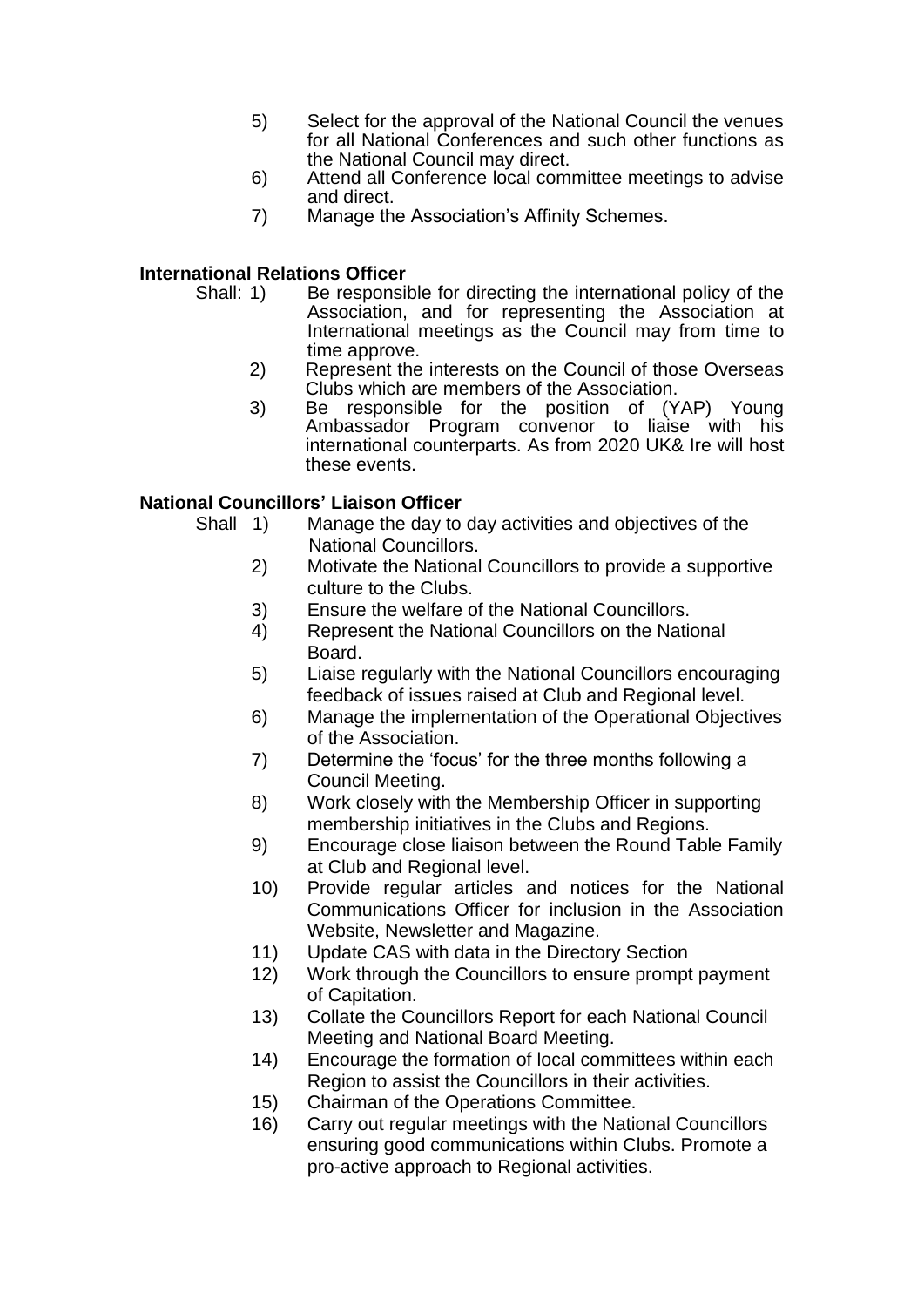- 17) Consider manpower planning for future Councillor vacancies.
- 18) Attend Regional Forums to encourage good communication between National level and Club level
- 19) Participate in and attend all National Council & Board Meetings providing a written report to the National Secretary of activities prior to each meeting.
- 20) Carry out all reasonable requests as determined by the National Board

# **National Councillors**

Shall: 1) Seek to establish and maintain contact with Clubs in the Region for which he has been elected.

- 2) Encourage Clubs to arrange inter-club visits and joint functions.
- 3) Seek to identify and encourage the establishment of new Clubs in his Region and the affiliation of established Clubs presently outside the Association in liaison with the National Membership & Extension Officer.
- 4) Represent the interests on the National Council of the affiliated Clubs in his Region.
- 5) Submit a brief written factual report to the National Council for discussion at National Council Meetings.
- 6) Carry out all reasonable requests as determined by the National Board

#### **Applicable to all National Officers and Members of Council**

- 1) To act within the rules, bylaws or standing orders, as applicable of the Association in the execution of individual duties.
- 2) To make best endeavours to attend all Council Meetings per year.
- 3) To consult with the appropriate National Officers on any contentious issues which may arise, when the subject matter is not clearly defined by the Rules.

# **Applicable to all National Officers**

- 1) To submit articles to the National Communications & IT Officer for inclusion in the National magazine, Newsletter and Website from time to time on issues pertinent to the individual office held in furtherance of the objectives of that office.
- 2) To be responsible for all activities in his office to the National Council.
- 3) To submit a brief written factual report to the National Secretary prior to each Council Meeting.

# **CONFIDENTIALITY - Collective Responsibility**